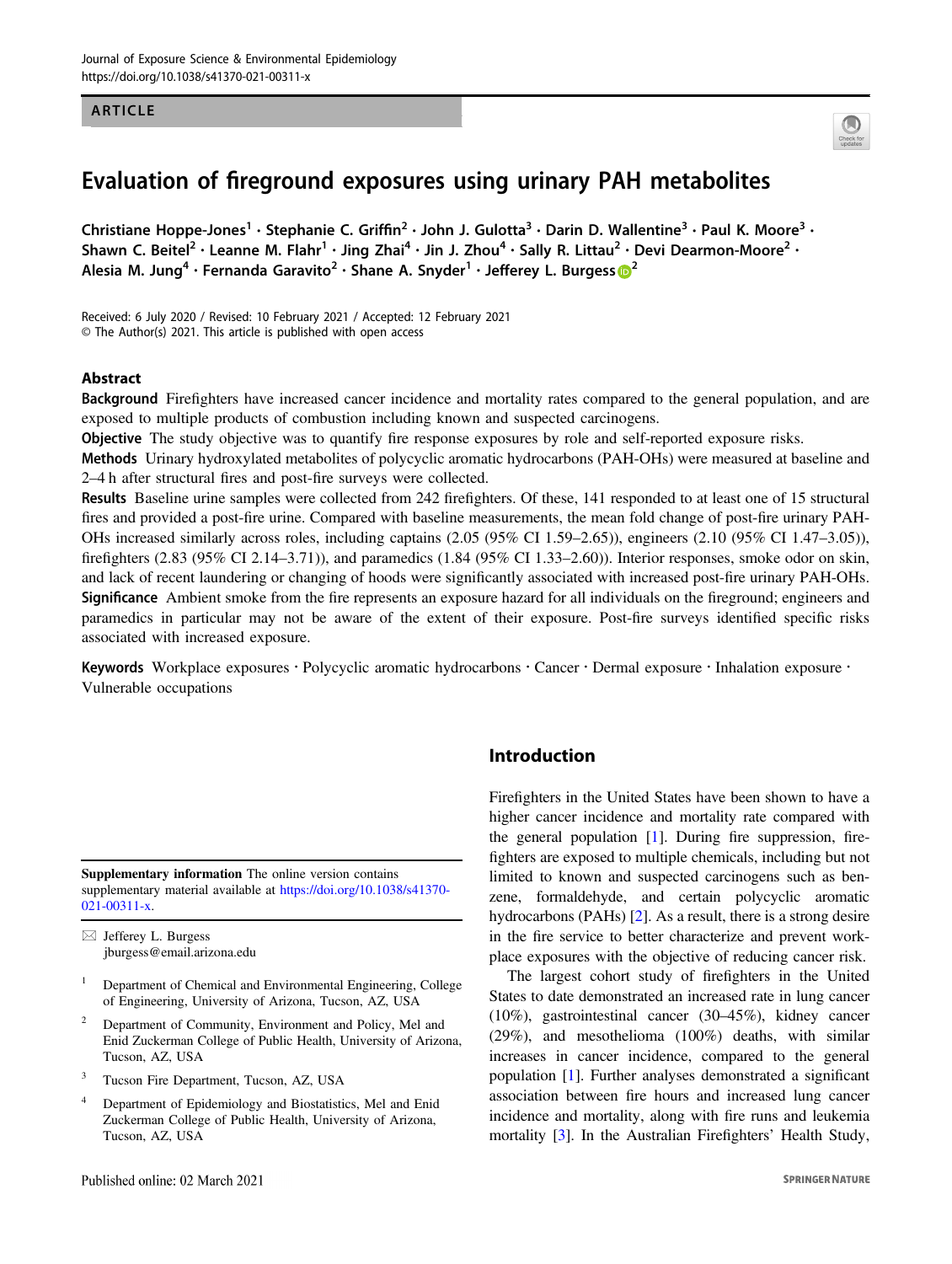career male firefighters had significantly elevated prostate cancer, melanoma, and kidney cancer incidence compared to the general Australian population, and a significant increase in lymphohematopoietic cancers associated with duration of service [\[4\]](#page-8-0). In this same study, prostate cancer and melanoma incidence were increased in part-time paid firefighters compared to the general population, and among male volunteer firefighters prostate cancer was increased compared to the general population and increased testicular cancer was associated with certain measures of increased exposure. Among female firefighters, there was an increase in colorectal cancer with increasing number of structural fire responses. A study of cancer among firefighters in five Nordic countries revealed a significant excess risk of prostate cancer and melanoma among those 30–49 years of age, as well as an increase in nonmelanoma skin cancer, multiple myeloma, lung adenocarcinoma, and mesothelioma among older firefighters [\[5](#page-8-0)]. A previous meta-analysis of 32 studies of cancer in the fire service identified an elevated risk for non-Hodgkin's lymphoma, prostate cancer, and testicular cancer [\[6](#page-8-0)]. These studies consistently found an association between firefighting and cancer, although the specific cancers with elevated rates varied by study.

Fire department policies have traditionally focused on reducing inhalation exposures. Although use of self-contained breathing apparatus (SCBA) greatly reduces the concentration of contaminants that a firefighter inhales, inhalation exposure to carcinogens continues to occur when firefighters are not wearing a SCBA. We previously demonstrated exposures to products of combustion, including carcinogens, during over-haul when historically SCBA were not worn [[7,](#page-8-0) [8](#page-8-0)]. Furthermore, adverse respiratory effects during overhaul occurred even when air purifying respirators were used [[7](#page-8-0), [8](#page-8-0)]. Although use of a SCBA is recommended during overhaul, compliance is not universal, and exposure to smoke may occur during other phases of firefighting as well. In addition, firefighter gear off-gasses detectable levels of benzene, styrene, toluene, xylenes, and other volatile organic chemicals following fireground use [\[9,](#page-8-0) [10\]](#page-8-0), potentially contributing to firefighters' inhalation exposure.

Dermal exposures have been thoroughly documented during firefighting. Wipe samples of skin surfaces collected before and after training fires when firefighters wore their SCBA for all phases including overhaul showed that the neck (protected primarily by Nomex hoods) was the most exposed part of the body [\[11](#page-8-0)], and later studies demonstrated high PAH concentrations on the hands of firefighters as well [\[12](#page-8-0)]. There is also concern that fireground contaminants can remain in unwashed gear, posing a continuing exposure hazard when reworn [\[13](#page-8-0)].

Measurement of urinary hydroxylated metabolites of polycyclic aromatic hydrocarbons (PAH-OHs) concentrations has been used for the assessment of exposure to

combustion products in previous studies of firefighters [\[14](#page-8-0), [15](#page-9-0)]. PAH exposures have been linked to a number of cancers, including skin, lung, bladder, and gastrointestinal cancers [[16](#page-9-0)–[18\]](#page-9-0). Many PAH-related cancers have also been reported at excess rates in firefighters. Among PAHs, known, probable, and possible carcinogens include benzo  $[a]$ pyrene, dibenz $[a,h]$ anthracene, chrysene, benzo $[a]$ anthracene, and naphthalene [[2,](#page-8-0) [19,](#page-9-0) [20\]](#page-9-0). The current study measured metabolites of naphthalene, fluorene, phenanthrene, and pyrene, the latter three of which are not classifiable as to their carcinogenicity in humans. However, they are measurable in urine after fire exposures and can serve as proxies for the larger mix of PAHs to which firefighters are exposed, including the known carcinogenic PAHs, as well as other products of combustion in smoke and soot. Given their ubiquitous presence in products of combustion, evaluation of PAH metabolites in urine provides a measure of combined inhalation and dermal exposure. As part of a cancer prevention study partnership between the University of Arizona and the Tucson Fire Department (TFD), we set out to evaluate exposure to combustion products through measurement of urinary PAH metabolites in firefighters following structural fires based on their roles in the fire and self-reported activities and exposures.

## Materials and methods

#### Study setting

The study was approved by the University of Arizona Institutional Review Board, Protocol #1509137073, and all subjects provided informed consent. The study included collection of blood, buccal cells, and urine during annual medical surveillance examinations or during new recruit training for both incumbent and new recruit firefighters, and collection of urine after a structural fire. For subjects not able to provide a baseline urine during enrollment, it was collected after the post-fire urine sample. Inclusion criteria included being TFD uniformed personnel and responding to fires as part of their current duties. A survey evaluating firefighter demographics, medical and occupational history, and recent exposures, was collected at baseline. A survey evaluating actions at the fireground and recent exposures was collected at the fire scene during firefighter rehabilitation, and a second post-fire survey focusing on additional activities after the fire was completed after return to the station at the time of urine collection.

#### Urine collection and analysis

Baseline urine samples were collected throughout the day and transported on ice to University of Arizona laboratory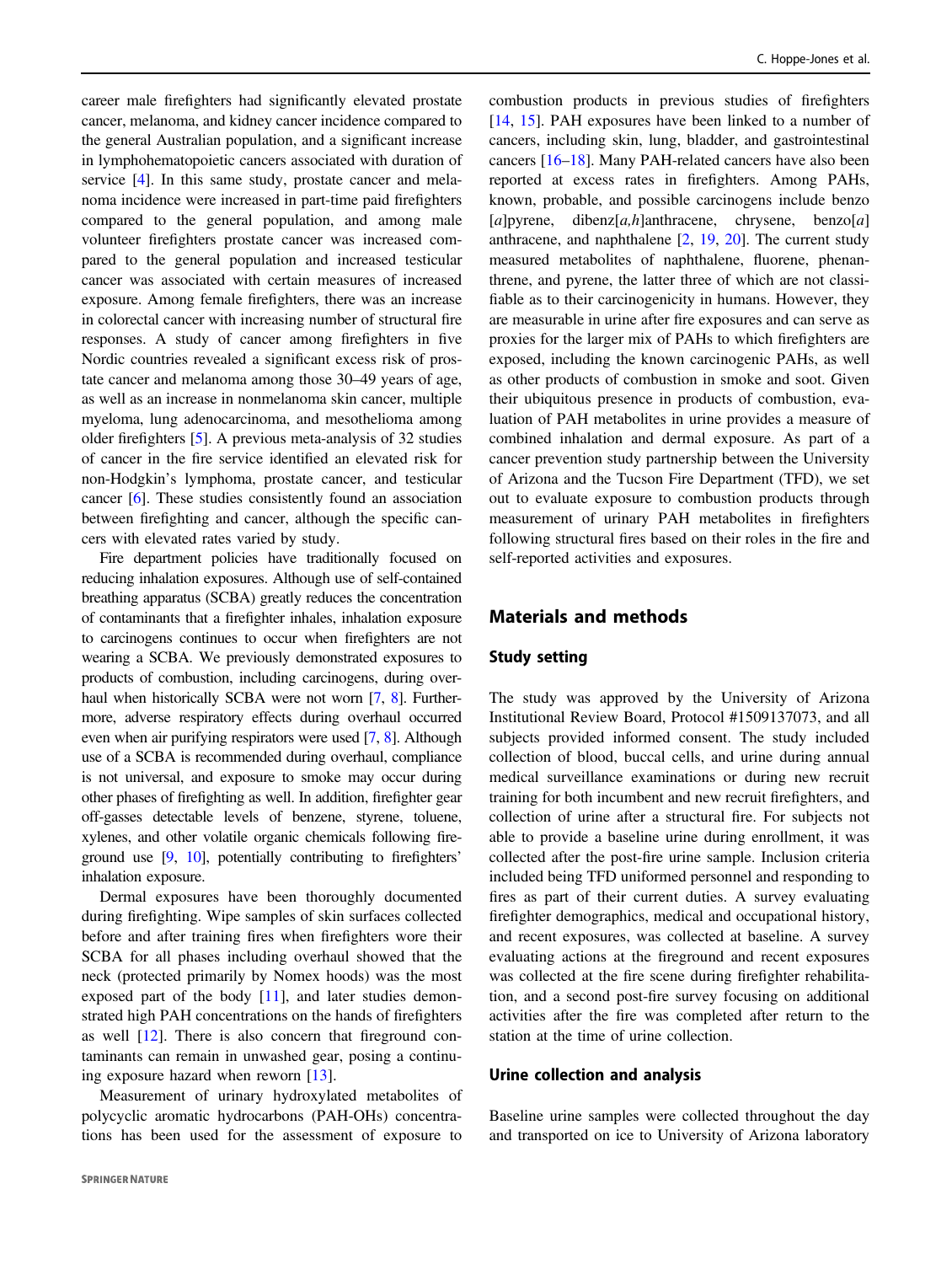the day of collection. Based on an unpublished pilot study by University of Arizona and TFD evaluating exposure to a training fire with firefighters wearing SCBA at all times within the structure, urinary naphthol metabolite concentrations were found to peak 2–4 h following cessation of exposure. For the current study, post-exposure urine samples were therefore collected 2–4 h post-fire by TFD personnel and transported on ice to University of Arizona laboratory within 24 h. Urine was collected in a 120 mL polypropylene collection cup after providing instructions to the firefighter to wash their hands first, void into the container, and return the resealed collection cup to a research team member for refrigeration until processing. A water control was collected and processed in the same manner as the urine collection for each day of baseline and post-fire collections.

Upon arrival in the laboratory, specific gravity was recorded for each sample using the Atago Refractometer (Model PAL-10S, Cat# 4410, Fisher Scientific). Urine samples were centrifuged at 1900 rpm for 10 min, then 10 mL aliquots of the supernatant were frozen at −20 °C until PAH-OH analysis as previously described [\[21](#page-9-0)]. This method was in turn based on a prior publication [[22\]](#page-9-0), with slight modifications including the use of urine centrifugation instead of filtration prior to deconjugation. In short, urine was digested with β-Glucuronidase from  $Helix$ pomatia, and extracted using solid phase extraction. Prior to analysis on the gas chromatography tandem mass spectrometry, samples were derivatized. A surrogate standard mix of the deuterated PAH-OHs containing 1-Hydroxynaphthalene-d7, 2-Hydroxyphenanthrene-d9, 2-Hydroxyfluorene-d9, 1-Hydroxypyrene-d9, was added to each sample prior to the extraction.

Detection limits were determined to be 175 ng/L, 100 ng/L, 150 ng/L, and 200 ng/L for each of the naphthols, fluorenols, phenanthrols, and 1-hydroxypyrene, respectively. PAH-OH values were multiplied by a specific gravity factor calculated for each urine sample to correct for renal function and individual hydration levels  $(SGF = \frac{1.02-1}{SG-1})$ . [[23](#page-9-0)]

#### Statistical analysis

Non-detectable PAH-OHs were replaced by half the value of their respective detection limit. The PAH-OH concentrations were natural log-transformed to better fit the normal distribution. Univariate and multivariable analyses were performed using a linear mixed-effects model with random intercept to assess mean differences of logtransformed PAH-OHs between baseline and post-fire stratified by job types. The primary outcome was the sum of all PAH-OHs (naphthols, phenanthrols, fluorenols, and 1-hydroxypyrene), and secondary outcomes included the sum of naphthols (1-naphthol and 2-naphthol), sum of phenanthrols (2-phenanthrol, 4-phenanthrol, and 1 phenanthrol  $+$  3-phenanthrol), sum of fluorenols (2-fluorenol, 3-fluorenol, and 9-fluorenol), along with the individual PAH-OHs. Assessment of model fit was performed by the analysis of residuals. All statistical analyses were performed using R version 3.5.3 [\(https://www.r-project.org](https://www.r-project.org)) and Stata MP 14.1 ([https://www.stata.com/stata14/\)](https://www.stata.com/stata14/). Longitudinal analyses were conducted by the R package lme4 [\[24](#page-9-0)] and the multilevel mixed-effects linear regression (xtmixed) function in Stata. A two-sided  $p < 0.05$  was considered statistically significant.

Firefighters with baseline and post-fire exposure urine samples who took at least one post-fire survey were included in the survey analysis. Univariate regressions were performed to analyze the association between changes in PAH-OH concentrations from baseline to post-fire and each post-exposure survey question. Specifically, the random intercept model was used to control for the serial correlation of repeated intrasubject observations (e.g., multiple measurements of the same subject). The outcomes were the differences of log-transformed PAH-OHs comparing baseline and post-fire urine samples.

## Results

Subject consenting and baseline urine collection started on 10/6/2015 and continued through 11/21/2017. Post-fire urine collection started on 2/9/2016 and continued through 12/19/2016. During this interval, 242 firefighters provided a baseline urine and 141 of these firefighters provided at least one post-fire urine. Some firefighters provided post-fire samples from more than one fire event (range 2–6 fires). Of the 141 subjects in the study that provided both a baseline and post-fire urine, 83 provided the baseline urine after the post-fire urine. With the exception of one subject for whom the baseline urine was collected 48 h after the post-fire urine, all other subjects had at least a 14-day interval between baseline and post-fire urines. The absolute value of the time span between the baseline and post-fire urine samples averaged 135 days, with a maximum of 543 days.

Characteristics of the participating firefighters are listed in Table [1](#page-3-0). Most firefighters were male non-Hispanic whites and over half were less than 40 years of age. In both baseline and post-fire subject groups, 28–31% had a body mass index (BMI) in the obese range and 5–6% were either occasional or regular smokers. Because the firefighters measured at post-fire  $(n = 141)$  are a subsample of those recruited at baseline, a bootstrap method was used to evaluate whether there were significant differences between the two groups. Out of 100 bootstrap sample replicates with 141 individuals, more than 95% showed that there were no significant differences of gender, race/ethnicity, age, BMI,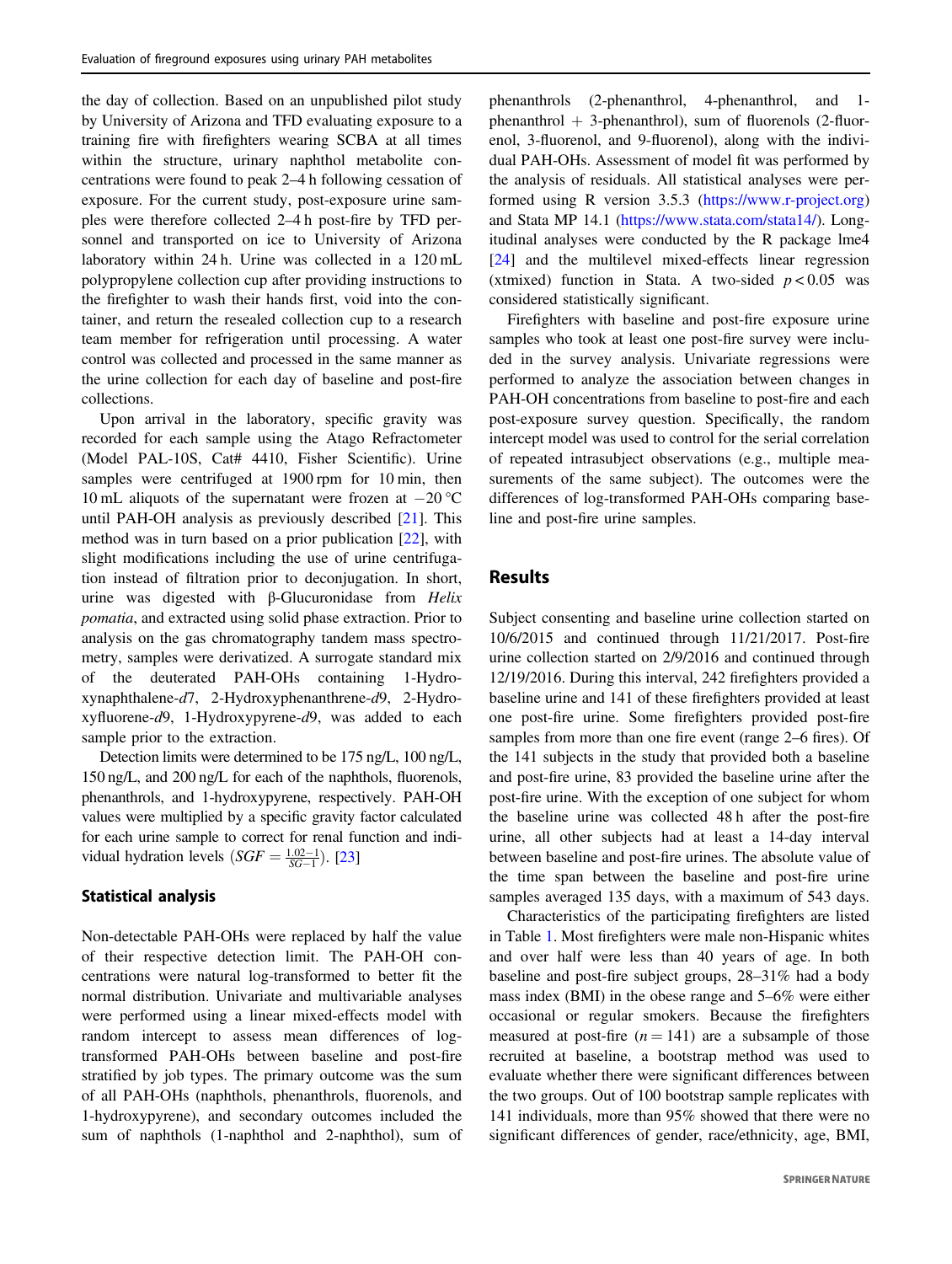<span id="page-3-0"></span>

|  |  | Table 1 Study subjects. |
|--|--|-------------------------|
|--|--|-------------------------|

| Variable           | Baseline $n$ (%) | Post-fire $n$ (%) |
|--------------------|------------------|-------------------|
| Gender             |                  |                   |
| Male               | 234 (96.7)       | 138 (97.9)        |
| Female             | 8(3.3)           | 3(2.1)            |
| Race/Ethnicity     |                  |                   |
| White non-Hispanic | 206 (85.1)       | 115 (81.6)        |
| Hispanic           | 30 (12.4)        | 22 (15.6)         |
| African American   | 4(1.7)           | 3(2.1)            |
| Missing            | 2(0.8)           | 1(0.7)            |
| Age                |                  |                   |
| $30$               | 33 (13.6)        | 26 (18.4)         |
| $30 - 40$          | 89 (36.8)        | 52 (36.9)         |
| $\geq 40$          | 120 (49.6)       | 62(44.0)          |
| BMI                |                  |                   |
| Normal (18.5–25)   | 31 (12.8)        | 17(12.1)          |
| Overweight (25-30) | 143 (59.1)       | 81 (57.4)         |
| Obese $(>30)$      | 68 (28.1)        | 43 (30.5)         |
| Smoker             |                  |                   |
| No use             | 226 (93.4)       | 134 (95.0)        |
| Occasional         | 9(3.7)           | 5(3.6)            |
| Regular            | 6(2.5)           | 2(1.4)            |
| Missing            | 1(0.4)           | 0(0.0)            |
| Rank               |                  |                   |
| Captain            | 66 (26.4)        | 49 (26.2)         |
| Engineer           | 42 (16.8)        | 31(16.6)          |
| Firefighter        | 84 (33.6)        | 74 (39.6)         |
| Paramedic          | 54 (22.6)        | 30(16.0)          |
| Investigator       | 3(1.2)           | 2(1.1)            |
| Missing            |                  | 1(0.5)            |

smoker, and rank distributions. When comparing smokers  $(n = 15$ , including nine occasional and six regular smokers) to nonsmokers  $(n = 226)$  at baseline, none of the quantified PAH-OHs were significantly different between the two groups (data not shown).

During the study period, 15 fires were studied (Supplemental Table 1). These fires were predominantly residential, including eleven house fires and one apartment fire. Additionally, three commercial fires were studied, including one church, one business, and one school fire. The duration for each fire, measured as the total time that firefighters were on the scene, ranged between 13 and 120 min. In this study, we used the terms offensive and defensive to refer to the overall fire attack strategy, whereas interior and exterior related to the location of individuals during a fire. Twelve of the fires were fought offensively (i.e. fire attack from inside the structure), two of them started as an offensive response and then switched to defensive (i.e. fire attack from the outside of the structure) and one was purely a defensive response. In

the offensive fire attacks, firefighters as well as captains operated inside or outside of the burning structure, or both.

The concentrations of the sum of urinary PAH-OHs at baseline and post-fire are presented in Table [2](#page-4-0) and Fig. [1,](#page-5-0) categorized by role at the fire. For each PAH-OH, the percent of urine samples with concentrations below the LOD for baseline and post-fire, respectively, varied as follows: 1 naphthol (29%, 3%), 2-naphthol (2%, 0%), 2-fluorenol (83%, 44%), 3-fluorenol (82%, 48%), 9-fluorenol (83%, 44%), 2 phenanthrol (81%, 38%), 4-phenanthrol (97%, 72%), 1 phenanthrol and 3-phenanthrol (52%, 14%) and 1 hydroxypyrene (84%, 51%). Urine specific gravity increased significantly from baseline to post-fire, with means (and 95% confidence intervals) of 1.016 (1.015–1.017) and 1.021 (1.020–1.022), respectively, indicating the firefighters were more dehydrated post-fire. While the statistical analysis was conducted on log-transformed data, the plots were created using the raw data for easier interpretation. All groups (firefighter, captain, engineer, paramedic), with the exception of fire investigators, had a significantly greater  $(p < 0.05)$  concentration of the sum of urinary PAH-OHs post-fire compared to baseline. The results of multivariable models adjusting for baseline age, BMI, and smoking yielded similar results (data not shown). All groups except the investigators also had significant increases in the sum of naphthols, sum of fluorenols, and sum of phenanthrols comparing baseline and post-fire. Results for individual PAH-OHs are included in the supplementary material (Supplemental Table 2). The sum of urinary PAH-OHs post-fire for each role at individual fires is presented in the supplementary material (Supplemental Fig. 1). Mean post-fire PAH-OH concentrations varied significantly for each fire ranging between 13.196 and 52.422 ng/L.

Evaluation of post-fire survey responses in relation to urinary PAH-OH concentrations is listed in Table [3](#page-6-0) for the sum of all PAH-OHs, sum of naphthols, sum of fluorenols, sum of phenanthrols, and 1-hydroxypyrene. Results for individual PAH-OHs are provided in the supplementary material (Supplemental Table 3). Survey response variables associated with the sum of all PAH-OHs in post-fire urines included fire type (commercial vs. residential), interior vs. exterior fire response, duration of interior exposure, smoke odor on the skin, and not having laundered or changed one's hood within the last month. These same variables were also significantly associated with one or more other urinary PAH-OH markers (sum of naphthols, sum of fluorenols, sum of phenanthrols, and individual PAH-OHs). A number of other survey response variables were not significantly associated with sum of all PAH-OHs but were associated with one or more other PAH-OH markers. These included fire attack minutes, overhaul or salvage minutes, wearing one's SCBA for over 60% of the time during fire attack or ventilation, and having a dirty hood before the response. Finally, neither total duration of the fire response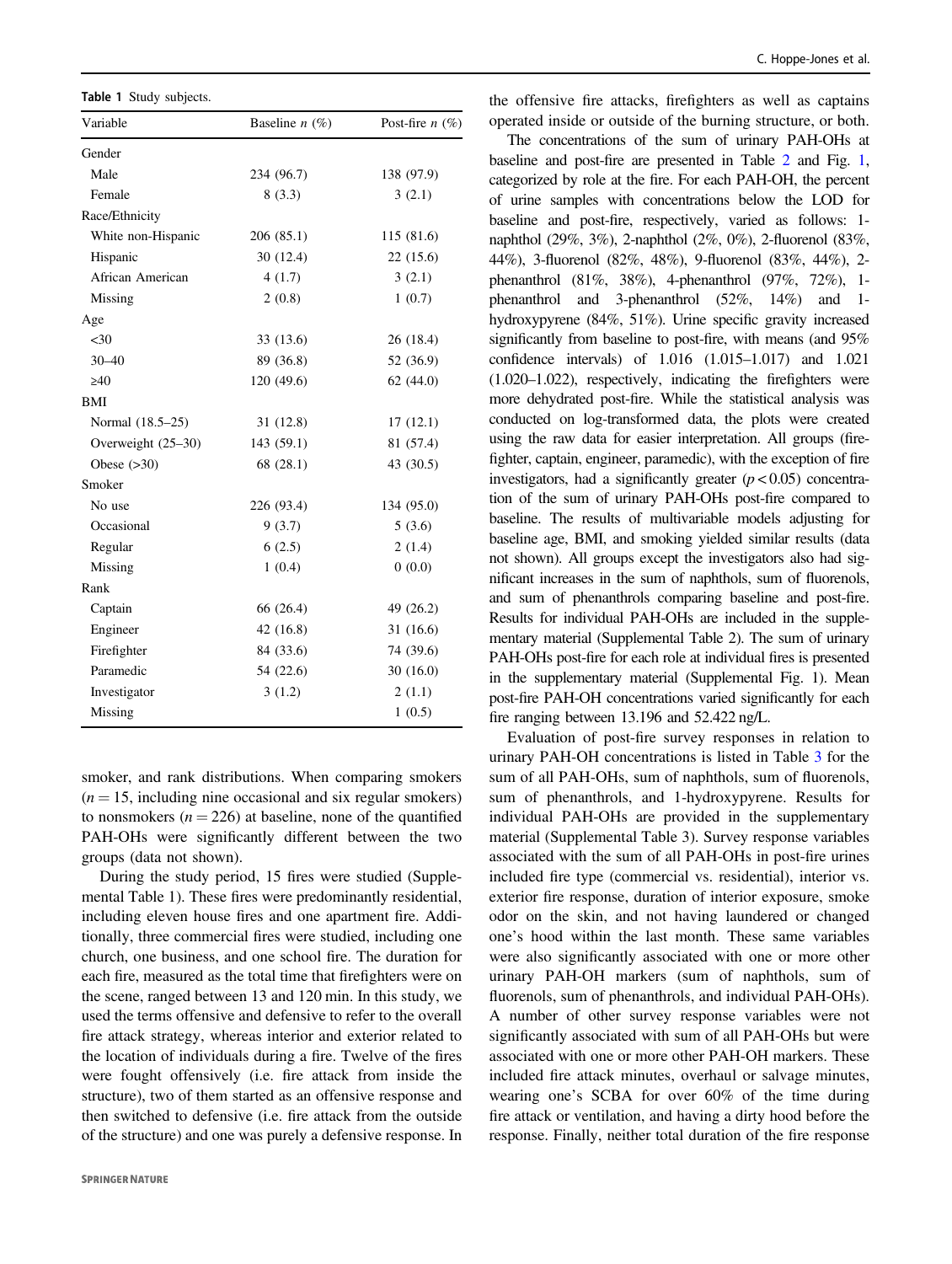<span id="page-4-0"></span>Table 2 Urinary PAH-OHs (ng/ L) at baseline and post-fire by role in fire responses.

|                             | FC $(95\% \text{ CI})$               | Baseline n Post-fire |                  |                                                                                                     | Baseline median (IQR) Post-fire median (IQR) |
|-----------------------------|--------------------------------------|----------------------|------------------|-----------------------------------------------------------------------------------------------------|----------------------------------------------|
|                             |                                      |                      | $\boldsymbol{n}$ |                                                                                                     |                                              |
| Sum of PAH-OHs <sup>a</sup> |                                      |                      |                  |                                                                                                     |                                              |
| Captain                     | $2.06$ $(1.61-2.64)^{\ddagger}$      | 66                   | 49               | 6855 (4216, 11,701)                                                                                 | 12,170 (7640, 29,845)                        |
| Engineer                    | $2.08$ $(1.46-3.02)^{\ddagger}$      | 39                   | 31               | 7858 (5402, 11,245)                                                                                 | 16,305 (9330, 25,528)                        |
| Firefighter                 | 2.80 $(2.13 - 3.66)^{\ddagger}$      | 82                   | 74               | 7380 (4441, 13,744)                                                                                 | 21,343 (11,392, 36,415)                      |
| Paramedic                   | 1.84 $(1.33 - 2.59)^{\ddagger}$      | 52                   | 30               | 8434 (6156, 15,039)                                                                                 | 16,935 (9832, 29,200)                        |
| Investigator                | $1.64(1.26-2.13)$                    | 3                    | $\overline{2}$   | 4875, 5128, 6935 <sup>b</sup>                                                                       | 9595, 11,360 <sup>b</sup>                    |
| Sum of naphthols            |                                      |                      |                  |                                                                                                     |                                              |
| Captain                     | $2.03$ $(1.53-2.71)^{\ddagger}$      | 66                   | 49               | 6254 (3528, 10,332)                                                                                 | 10,265 (6020, 24,205)                        |
| Engineer                    | $2.05$ $(1.43 - 3.01)^{\ddagger}$    | 39                   | 31               | 6200 (4436, 9950)                                                                                   | 14,800 (7828, 21,640)                        |
| Firefighter                 | $2.91(2.14 - 3.94)^{\ddagger}$       | 82                   | 74               | 5949 (3636, 12,588)                                                                                 | 18,963 (9581, 34,916)                        |
| Paramedic                   | $2.00$ $(1.32 - 3.10)^{\dagger}$     | 52                   | 30               | 7959 (4945, 11,223)                                                                                 | 13,795 (8435, 25,325)                        |
| Investigator                | $1.70(1.19-4.08)$                    | 3                    | $\overline{c}$   | 2505, 4088, 5945 <sup>b</sup>                                                                       | 8530, 10,720 <sup>b</sup>                    |
| Sum of fluorenols           |                                      |                      |                  |                                                                                                     |                                              |
| Captain                     | $1.88$ $(1.44 - 2.44)^{\frac{1}{4}}$ | 66                   | 49               | <lod (<lod,="" <lod)<="" td=""><td>315 (<lod, 895)<="" td=""></lod,></td></lod>                     | 315 ( <lod, 895)<="" td=""></lod,>           |
| Engineer                    | 2.44 $(1.59 - 3.73)^{\ddagger}$      | 39                   | 31               | $<$ LOD $(<$ LOD, 190)                                                                              | 495 ( <lod, 858)<="" td=""></lod,>           |
| Firefighter                 | 3.69 $(2.86-4.77)^{\ddagger}$        | 82                   | 74               | $<$ LOD $(<$ LOD, 284)                                                                              | 760 (401, 1510)                              |
| Paramedic                   | 2.49 $(1.66 - 3.76)^{\ddagger}$      | 52                   | 30               | $<$ LOD $(<$ LOD, 419)                                                                              | 798 (346, 1469)                              |
| Investigator                | $1.14(0.29 - 3.89)$                  | 3                    | $\overline{2}$   | <lod, <lod,="" <math="">575^b</lod,>                                                                | $\langle$ LOD, 400 <sup>b</sup>              |
| Sum of phenanthrols         |                                      |                      |                  |                                                                                                     |                                              |
| Captain                     | $2.44$ $(1.83 - 3.24)^{\ddagger}$    | 66                   | 49               | $\langle$ LOD $(\langle$ LOD, 570)                                                                  | 890 (455, 1610)                              |
| Engineer                    | $2.60$ $(1.71-3.94)^{\ddagger}$      | 39                   | 31               | 385 ( <lod, 662)<="" td=""><td>1055 (548, 1720)</td></lod,>                                         | 1055 (548, 1720)                             |
| Firefighter                 | 3.39 $(2.62 - 4.39)^{\ddagger}$      | 82                   | 73               | 378 ( <lod, 662)<="" td=""><td>1180 (805, 2498)</td></lod,>                                         | 1180 (805, 2498)                             |
| Paramedic                   | 2.96 $(2.13-4.14)^{\ddagger}$        | 52                   | 30               | $<$ LOD $(<$ LOD $, 665)$                                                                           | 880 (730, 2390)                              |
| Investigator                | $1.93(0.35 - 3.54)$                  | 3                    | $\overline{2}$   | 225, 790, 1470 <sup>b</sup>                                                                         | 390, $565^b$                                 |
| 1-Hydroxypyrene             |                                      |                      |                  |                                                                                                     |                                              |
| Captain                     | 1.83 $(1.33 - 2.49)^{\ddagger}$      | 66                   | 49               | $<$ LOD $(<$ LOD $, <$ LOD $)$                                                                      | $\langle$ LOD ( $\langle$ LOD, 685)          |
| Engineer                    | $1.58(1.00-2.51)$                    | 39                   | 31               | <lod (<lod,="" <lod)<="" td=""><td><math>\langle</math>LOD<math>(\langle</math>LOD, 551)</td></lod> | $\langle$ LOD $(\langle$ LOD, 551)           |
| Firefighter                 | $2.04$ $(1.54 - 2.70)^{\ddagger}$    | 82                   | 73               | <lod (<lod,="" <lod)<="" td=""><td>243 (<lod, 882)<="" td=""></lod,></td></lod>                     | 243 ( <lod, 882)<="" td=""></lod,>           |
| Paramedic                   | $2.34$ $(1.57-3.53)^{\ddagger}$      | 52                   | 30               | <lod (<lod,="" <lod)<="" td=""><td><math>\langle</math>LOD<math>(\langle</math>LOD, 811)</td></lod> | $\langle$ LOD $(\langle$ LOD, 811)           |
| Investigator                | $\overline{\phantom{a}}$             | 3                    | $\overline{2}$   | $\langle$ LOD, 325, 615 <sup>b</sup>                                                                | <lod, <lod<="" td=""></lod,>                 |

FC fold change, CI confidence interval.

\*p < 0.05;  $\frac{1}{7}p$  < 0.01;  $\frac{1}{7}p$  < 0.001.

a Includes all naphthols, phenanthrols, fluorenols and 1-hxdroxypyrene.

<sup>b</sup>Actual values.

Bolded values are statistically significant.

nor having dirty turnout gear before the response were significantly associated with any of the PAH-OH markers.

### significant increase, only two post-fire urine samples were available for analysis.

The baseline urinary PAH-OH concentrations found in

## **Discussion**

Our study demonstrated significant increases in the sum of all urinary PAH-OHs following fireground operations in four main groups: firefighters, captains, engineers, and paramedics. These results also highlight the understudied exposure of engineers and paramedics to combustion emissions while providing nonentry support at fire incidents. Though fire investigators were not found to have a our study are comparable to those of the general population whereas the post-exposure values are less than those seen in the most highly exposed workers. Compared to urinary PAH-OH levels of participants 18–65 years of age in the 2015–2016 National Health and Nutrition Examination Survey (NHANES) multiplied by 1.48 to transform their creatinine corrected values to our specific gravity corrected values [[25\]](#page-9-0), the median values for the sum of naphthols in our study (Table 2) were slightly lower than in NHANES (median 12,530 ng/L, IQR 6451–23,918 ng/L). While the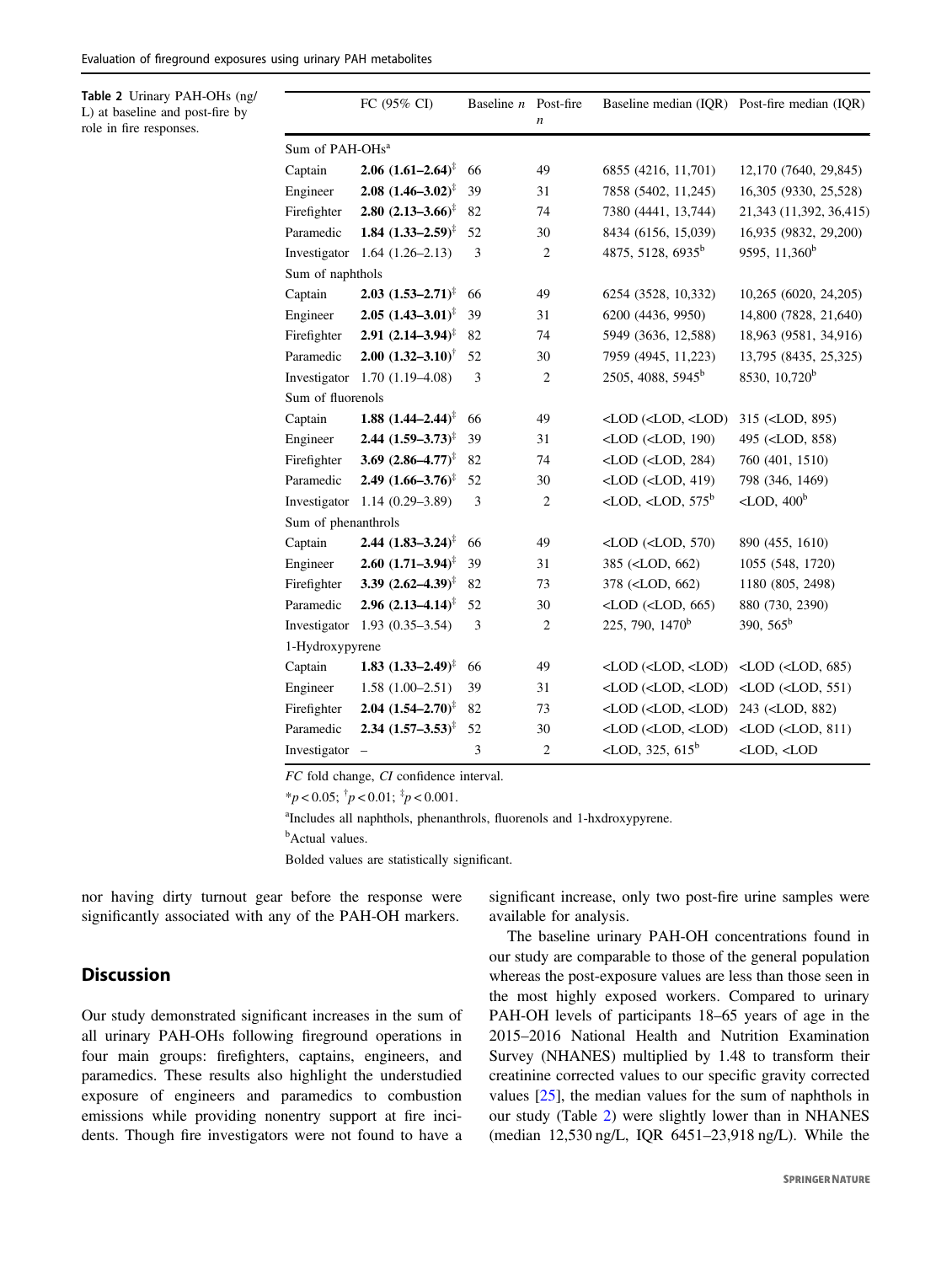<span id="page-5-0"></span>

Fig. 1 Baseline and post-fire sum of PAH-OHs (including 1-OH-Pyrene) by role in the fire.  $\ddagger$  -  $p < 0.001$ .

sum of phenanthrols were very similar in both studies (NHANES median 357 ng/L, IQR 233–572 ng/L), the median concentrations for the sum of fluorenols and 1 hydroxypyrene were below the detection limit in our study and 357 and 193 ng/L, respectively in the NHANES study. For the sum of all PAH-OHs, the median values and IQR in our study were slightly lower than NHANES (median 13,535 ng/L, IQR 7438–26,106 ng/L), but the analytical method used in our study differed from NHANES and contained two compounds, 9-Fluorenol and 4-Phenanthrol, that were not included in NHANES. The mean post-fire urinary PAH-OHs in our study were at lower concentrations than those reported for coke over workers (2-naphthol 100,000–150,000 ng/L after transformation of the data using a factor of 1.48 to convert creatinine normalized result to specific gravity normalized results as described above) [\[26](#page-9-0)]. It should also be noted that coke oven workers are exposed to PAHs for longer durations than firefighters.

Our study results are consistent with other recent studies of firefighter entry teams [\[14](#page-8-0), [15](#page-9-0)]. Ottawa firefighters responding to fires in the community showed urinary PAH-OH increases from baseline to post-fire of 2.9–5.3 fold depending on the PAH-OH group [\[14](#page-8-0)]. This was of similar magnitude to the firefighters in our study, increasing between 3.1 and 5.1 fold for the sum of naphthols, sum of fluorenols and sum of phenanthrols. Although the Ottawa study did not break out the study results by fire response roles, our study found lesser fold increases in the other fire response roles (captains, engineers, paramedics, and investigators) than in firefighters. Differences in study methods included collection of urine over an 18-h period post-fire in the Ottawa study, as compared with our 2–4-h post-fire sampling period. A study of controlled residential fires measured urinary PAH metabolites at 3-h post-fire, similar to our study, although they used a standardized house fire

model which was much more consistent both in materials burned and size of the structure across fires than the community responses measured in our study [\[15](#page-9-0)]. Nevertheless, their fold increases of 2.4–6.6 based on PAH metabolite group were similar to the 3.1–5.1 fold increased seen in ours. Interestingly their smallest fold increase was for fluorenols, while this group showed the largest fold increase in our study, which could potentially be due to differences in the relative amounts of materials being burned and/or fire and smoke conditions. The controlled residential fire study also found increased urinary PAH-OHs in interior as compared to transitional fire attack (although statistically significant only for the fluorenols), generally consistent with our findings based on self-reported interior v. exterior fire response activities with statistically significant increases for all PAH-OH groups except 1-hydroxypyrene.

The marked variability in post-fire urinary PAH-OH concentrations observed in our study is likely due to differences in exposures based on distinct job tasks within roles at a fire, the complex and evolving nature of each individual fire and differences in use of respiratory protection. Entry/fire attack or ventilation teams are made up of two firefighters and a captain serving as team lead. At times the captain sets up the fireground/tactical operations as the firefighters make the initial entry before the captain joins the firefighters inside the burning structure or on the roof. In addition, we have identified instances where captains removed their respirators to facilitate radio communication while outside of the burning structure but still in a smoky area [[27\]](#page-9-0). This increased exposure may explain why captains had the greatest exposure in 6 of the 15 fires evaluated, as shown in Fig. 1. Other captains may also have roles that require them to stay exterior to the fire. The engineers (also known as driver-operators) work the vehicle pump panel and carry out other outside support activities. The paramedics do not engage directly in firefighting activities but work outside the immediate vicinity of the fire to set up a rehabilitation station for the other fireground personnel. In fires where an engineer or a paramedic had the highest exposure, it is likely that the smoke plume moved over their location after their initial set-up. Although the number of fire cause investigators in the study was limited, they were the group most likely to have measureable 1-hydroxypyrene in their baseline urine samples, and we were not able to exclude the possibility that these levels were from prior fire responses, given the relatively longer elimination half-live of pyrene metabolites compared to the other PAH-OH measured. From an inhalation perspective, the use of respiratory protection while outside of a burning structure varied greatly among study participants. While positivepressure SCBAs should provide adequate protection against inhalation exposures [\[28](#page-9-0), [29\]](#page-9-0), reduced use of SCBA is common during nonentry fireground activities, particularly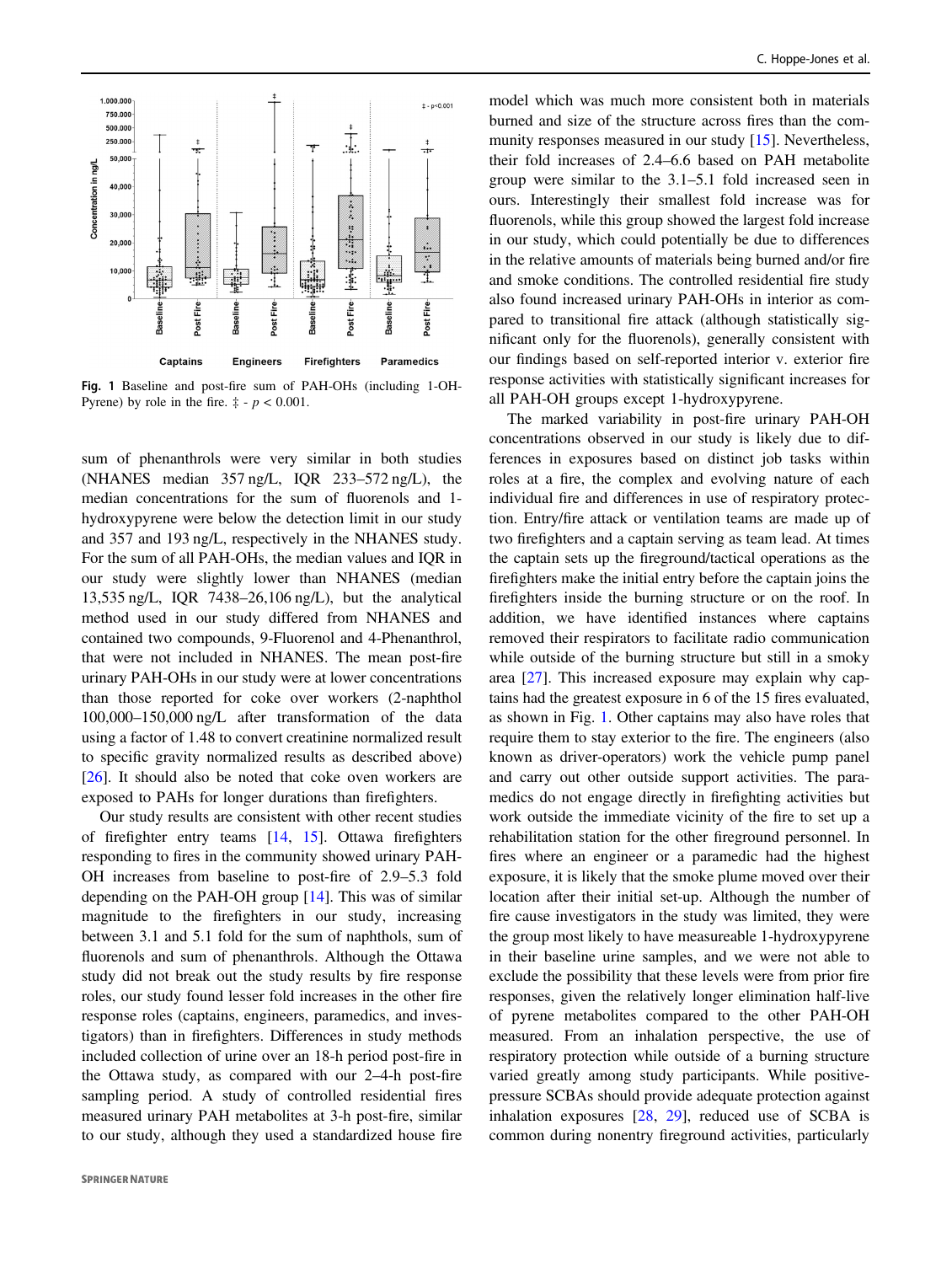|                                                                        |                                      | Sum of PAH-OHs <sup>a</sup>           | Sum of naphthols                      | Sum of phenanthrols                   | Sum of fluorenols                  | 1-Hydroxypyrene            |
|------------------------------------------------------------------------|--------------------------------------|---------------------------------------|---------------------------------------|---------------------------------------|------------------------------------|----------------------------|
| Variable                                                               | (total)                              | FC (95% CI)                           | FC (95% CI)                           | FC (95% CI)                           | FC (95% CI)                        | FC (95% CI)                |
| Fire and response type                                                 |                                      |                                       |                                       |                                       |                                    |                            |
| Commercial fire (Ref: Residential)                                     | (180)<br>$\overline{19}$             | $0.646$ (0.421, 0.992)*               | $0.569(0.356, 0.909)$ *               | 0.836 (0.513, 1.363)                  | 0.949(0.568, 1.584)                | 1.142 (0.645, 2.020)       |
| Interior response (Ref: Exterior response)                             | (178)<br>$\overline{7}$              | $1.469$ $(1.068, 2.021)$ *            | $1.509$ $(1.058, 2.153)*$             | $1.481(1.053, 2.083)$ *               | $1.631$ $(1.156, 2.302)^{\dagger}$ | 1.216 (0.820, 1.802)       |
| Duration (minutes)                                                     |                                      |                                       |                                       |                                       |                                    |                            |
| Total duration of fire response                                        | (180)<br>180                         | 1.002 (0.999, 1.006)                  | 1.002 (0.999, 1.006)                  | 1.003 (0.999, 1.006)                  | 0.999 (0.995, 1.003)               | 1.001 (0.997, 1.006)       |
| Interior response                                                      | (105)<br>105                         | $1.010(1.002, 1.019)$ *               | $1.011(1.002, 1.020)$ *               | $1.014$ $(1.006, 1.023)$ <sup>†</sup> | $1.010(1.001, 1.019)$ *            | 1.005 (0.994, 1.017)       |
| Fire attack                                                            | $^{(88)}$<br>88                      | 1.004 (0.995, 1.014)                  | 1.004 (0.994, 1.015)                  | $1.011(1.000, 1.022)^*$               | 1.010 (0.999, 1.020)               | 1.007 (0.995, 1.019)       |
| Overhaul/Salvage                                                       | (56)<br>56                           | 0.999 (0.992, 1.006)                  | 0.999 (0.991, 1.006)                  | 1.000 (0.994, 1.006)                  | 0.998 (0.992, 1.004)               | $1.008$ $(1.001, 1.015)$ * |
| Percent time on air                                                    |                                      |                                       |                                       |                                       |                                    |                            |
| Fire attack 61-100% (Ref: 0-60%)                                       | (88)<br>$\overline{81}$              | 0.527 (0.217, 1.280)                  | 0.393 (0.151, 1.020)                  | 1.122 (0.433, 2.907)                  | 1.030 (0.400, 2.656)               | 0.851 (0.329, 2.203)       |
| Overhaul/Salvage 61-100% (Ref: 0-60%)                                  | (56)<br>48                           | 0.949 (0.400, 2.253)                  | 1.004 (0.375, 2.684)                  | 1.001 (0.481, 2.082)                  | 1.094 (0.493, 2.430)               | 0.821(0.336, 2.004)        |
| Ventilation 61-100% (Ref: $0-60\%$ )                                   | (23)<br>$\overline{21}$              | 0.668 (0.254, 1.756)                  | 0.730 (0.266, 2.002)                  | 0.250(0.052, 1.202)                   | 1.163 (0.352, 3.839)               | 1.561 (0.193, 12.64)       |
| Rehab 61-100% (Ref: 0-60%)                                             | (25)                                 | 1.792 (0.695, 4.620)                  | 1.709 (0.572, 5.105)                  | 1.454 (0.361, 5.859)                  | 0.865 (0.269, 2.779)               | $0.766$ $(0.141, 4.166)$   |
| Odor, soot, and gear status                                            |                                      |                                       |                                       |                                       |                                    |                            |
| Smoke odor on skin (Ref: No)                                           | (180)<br>43                          | $1.461(1.032, 2.066)$ *               | 1.442 (0.980, 2.123)                  | 1.299 (0.885, 1.906)                  | 1.060 (0.712, 1.577)               | 1.026 (0.659, 1.597)       |
| Black mucus in nose, mouth or throat (Ref: No)                         | $\widehat{\Theta}$<br>$\overline{c}$ | 1.010 (0.471, 2.168)                  | 0.982(0.433, 2.228)                   | 1.420 (0.920, 2.192)                  | 1.135 (0.501, 2.568)               | 0.614 (0.290, 1.298)       |
| Washed with water or wipe on scene (Ref: No)                           | $\widehat{\Theta}$<br>30             | $2.095(1.021, 4.299)$ *               | 2.226 (0.998, 4.963)                  | $2.073$ $(1.883, 2.283)$ <sup>†</sup> | 2.227 (0.965, 5.141)               | 0.639(0.288, 1.419)        |
| Turnout gear dirty (soot) before response (Ref: No)                    | $(180)$<br>83                        | 1.013 (0.732, 1.403)                  | 1.073(0.748, 1.542)                   | 0.781 (0.554, 1.100)                  | 0.948 (0.667, 1.348)               | 1.025 (0.693, 1.516)       |
| Hood dirty (soot) before response (Ref: No)                            | (171)<br>27                          | 1.437 (0.903, 2.285)                  | 1.357 (0.808, 2.279)                  | 1.416 (0.870, 2.306)                  | $1.688$ (1.040, 2.738)*            | 1.546 (0.892, 2.677)       |
| Laundered turnout gear >1 month (Ref: <1 mo)                           | (180)<br>117                         | 1.172 (0.863, 1.592)                  | 1.238 (0.882, 1.738)                  | 0.966 (0.690, 1.352)                  | 0.977 (0.690, 1.384)               | 0.771 (0.525, 1.131)       |
| Laundered/changed hood >1 month (Ref: <1 mo)                           | (180)<br>92                          | $1.468$ $(1.108, 1.945)$ <sup>†</sup> | $1.581$ $(1.160, 2.155)$ <sup>†</sup> | 1.234 (0.898, 1.697)                  | 1.067 (0.767, 1.486)               | 0.774 (0.536, 1.119)       |
| FC fold change, CI confidence interval.<br>* $p < 0.05$ ; $p < 0.01$ . |                                      |                                       |                                       |                                       |                                    |                            |
|                                                                        |                                      |                                       |                                       |                                       |                                    |                            |

<span id="page-6-0"></span>Evaluation of fireground exposures using urinary PAH metabolites

**SPRINGER NATURE** 

<sup>a</sup>Includes all naphthols, phenanthrols, fluorenols, and 1-hxdroxypyrene.

<sup>a</sup>Includes all naphthols, phenanthrols, fluorenols, and 1-hxdroxypyrene.<br>Bolded values are statistically significant.

Bolded values are statistically significant.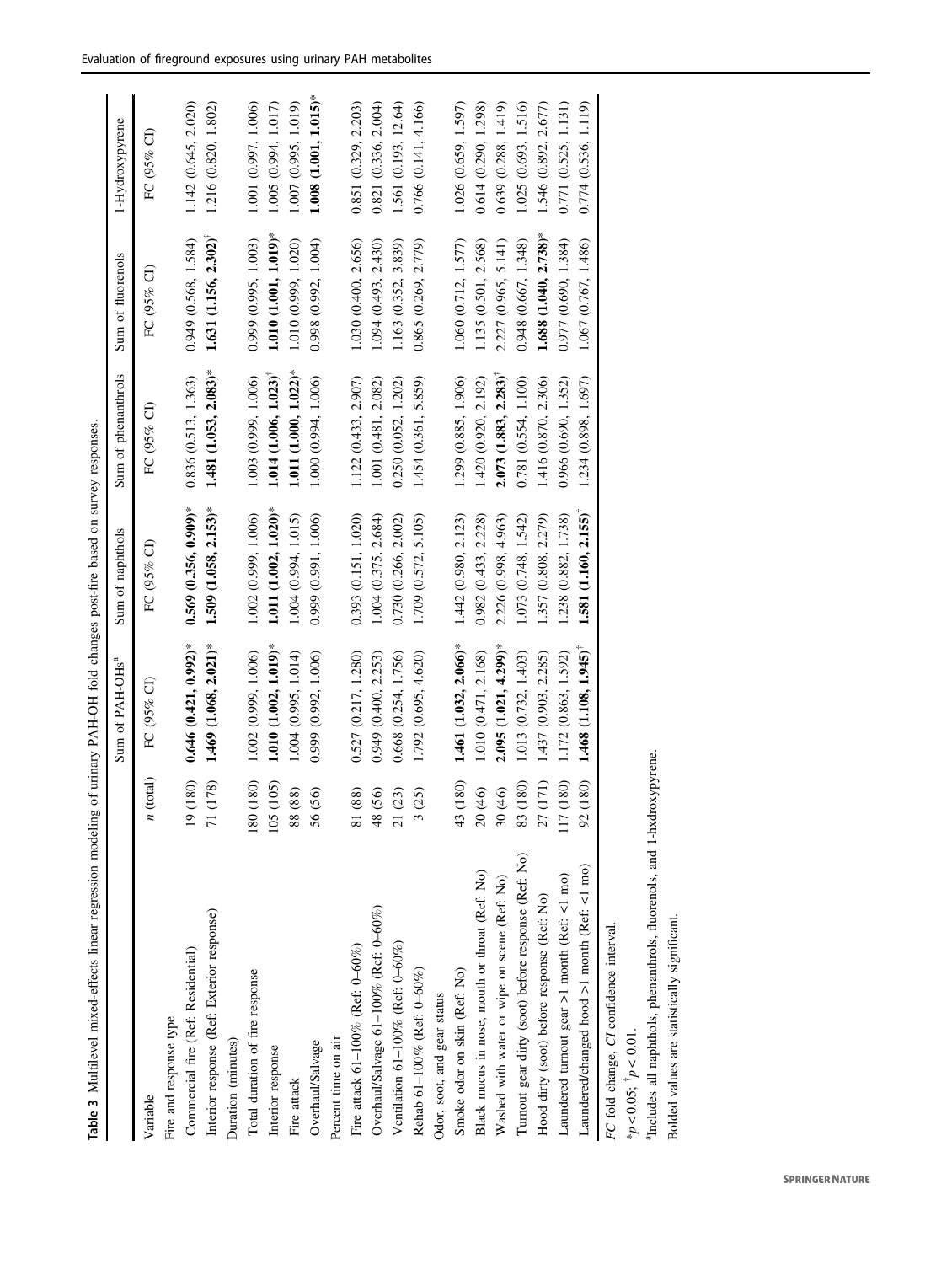during overhaul and activities where the equipment might interfere with mobility and field visibility [[30,](#page-9-0) [31\]](#page-9-0). Dermal exposure is known to be an important source of PAH absorption as well, as PAH metabolites have been detected in urine of firefighters using SCBA during fire suppression events [[11\]](#page-8-0). The firefighter's role during the fire event is linked to PAH dermal concentration, with tasks such as fire attack and search correlating to higher contamination on the skin [\[12](#page-8-0), [14](#page-8-0)]. Both inhalation and dermal exposures need to be considered when planning exposure reduction interventions.

The survey data revealed information which could be used to inform a firefighter job exposure matrix. Response to residential fires had increased exposures compared to commercial fires, although there was a great deal of variability within each group and the number of commercial fires was limited to three. A study of controlled experimental fires found a significant increase in median concentration of urinary PAH-OH metabolites from pre- to post- exposure on firefighters assigned to attack and search roles [\[15](#page-9-0)]. In our study, interior response was associated with a substantial increase in concentration of urinary PAH-OHs. This was also supported by the significant association of the number of minutes of interior response with the increase in concentration of urinary PAH-OHs from baseline to post-fire. Contrary to our expectations, overall duration (minutes) of fire response, and minutes of overhaul/salvage were not associated with increase in urinary PAH-OHs. These combined study findings suggest that more detailed exposure records are needed for epidemiologic studies of firefighters, and that the use of cumulative fire hours or fire runs as proxy measures of exposure may need to be refined to include information on interior and exterior responses.

The use of PPE while conducting certain duties was assessed using the surveys to identify its contribution to decreasing exposure. A significant decrease in urinary 2 naphthol and 1- and 3- phenanthrol were observed in individuals who had their SCBA on greater than 60 percent of the time during fire attack and ventilation, respectively, in comparison to those individuals reporting SCBA use 60 percent or less of the time. These results are consistent with other research findings that increased use of SCBA while at a fire scene can decrease exposure to products of combustion [[11,](#page-8-0) [28\]](#page-9-0). Our ability to evaluate the effectiveness of SCBA use during incident command, pump operation, rapid intervention crew, or emergency medical services was limited due to the small number of individuals wearing their SCBA during these activities.

The survey data also identified that some self-reported exposures were associated with increased urinary PAH-OHs, including smoke odor on the skin. While these results are not surprising, we are not aware that they have been previously studied. A finding contrary to our expectations

was that cleaning of the skin with water or a wipe while still on scene was associated with a significant increase in the sum of PAH-OHs. This finding could potentially be explained by a greater use of wipes when exposures had been higher, such as having visible soot on the skin. Dermal decontamination with wipes has been shown to reduce the amount of skin contamination [\[12](#page-8-0), [21](#page-9-0)], and we previously found that 'wash-down' of turnout gear prior to doffing after a fire response, in combination with other fireground interventions, was associated with a 36% reduction in postfire urinary PAH-OHs [\[27](#page-9-0)]. The current practice among many fire departments of hood exchange after a fire is validated by the finding within our study that a longer time interval without cleaning is associated with increased urinary PAH-OHs. In addition, routinely laundered hoods were previously found to have an 81 percent average lower concentration of PAHs compared to unlaundered hoods [\[32](#page-9-0)]. There was no significant increase in urinary PAH-OHs associated with wearing turnout gear that had not been recently laundered, although cleaning of turnout gear after each response is considered a best practice [\[13](#page-8-0)].

The results of this study affirm the need for fireground exposure reduction interventions for firefighters. Previous studies have investigated various post-fire interventions conducted at the fire scene to reduce dermal and inhalation exposure. Interventions include decontamination of PPE with soap and water along with bagging of gear to reduce exposure from off gassing contaminants, along with cleaning of skin as soon as possible with wipes to reduce dermal absorption [\[9](#page-8-0), [12,](#page-8-0) [21,](#page-9-0) [33](#page-9-0)]. Resources already available to departments recommend the use of these and additional interventions, such as showering and changing of clothes as soon as possible after a fire, having two sets of turnout gear, and diesel capture and removal systems, along with strategies on how to best communicate these interventions for the greatest chance of implementation [\[13](#page-8-0), [34\]](#page-9-0). The results of this current fireground exposure study were used by the TFD to plan specific exposure reduction interventions, the results of which were previously reported [[27\]](#page-9-0).

Limitations of our study include exposure monitoring limited to PAH metabolites, as many other toxic chemicals are present in fire smoke. While this limited scope of exposure monitoring does not affect the study findings, the differential exposures identified may not be generalizable to chemical exposures beyond PAHs. The timing of urine collection at 2–4 h post-exposure was chosen both to maximize the urinary concentrations of 1- and 2- naphthol, as the combined naphthols had the highest concentration of the measured PAH metabolite groups, and because collection at this time period was acceptable by the fire service. However, measurement at this time period likely underestimates post-fire concentrations of PAH-OHs with a longer elimination half-life. The baseline urine was not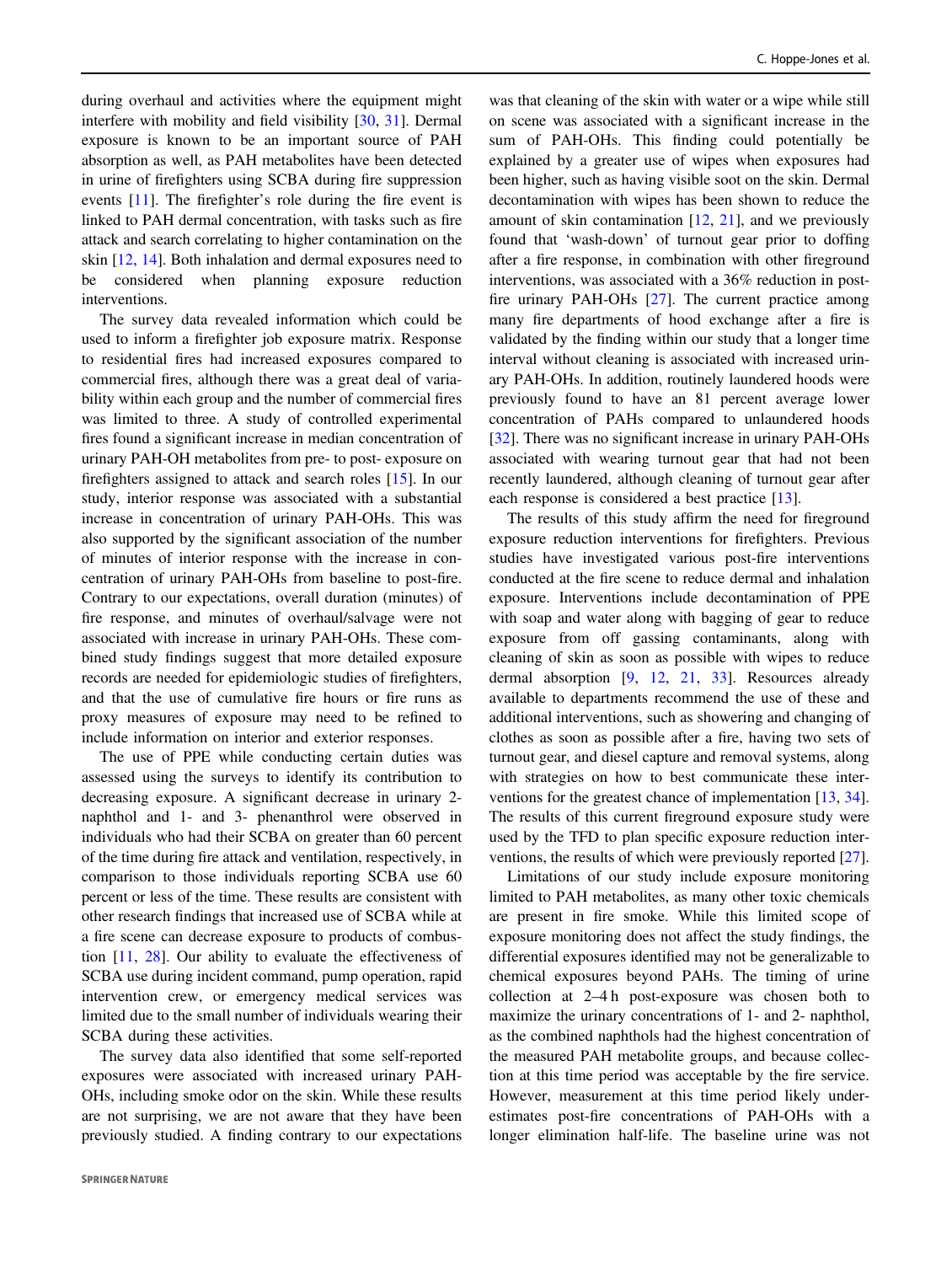<span id="page-8-0"></span>collected immediately before the fireground response as this was not possible given the unpredictable timing of the fires and the rapid firefighter response to the fires. The urinary PAH-OH concentrations may have been influenced by exposures outside of the fireground, as we did not have any restriction on diet or smoking, both of which can contribute PAH exposures. Beyond smoke from fires, diesel exhaust is also a source of PAH exposure [\[35](#page-9-0)], which is associated with acute inflammatory effects [\[36](#page-9-0)] and lung and esophageal cancer [[37\]](#page-9-0). Diesel exhaust continues to be an inhalation hazard for firefighters at incident scenes, and also in fire stations, where emissions from the truck bay may infiltrate the living quarters through open doors, cracks in the building, and due to poor ventilation and differences in air pressure between the bays and the living areas [[38](#page-9-0)–[40\]](#page-9-0). We were not able to differentiate between fire smoke and diesel exhaust exposure at the fire scene. Finally, the study was limited to exposure monitoring and the toxicity of the combined exposures was not evaluated.

In conclusion, our study results showed that all fire service personnel at a fire scene are at risk for exposure to products of combustion. Characteristics of the fire, firefighter activities at the scene and self-reported exposures were all significantly associated with urinary sum of all PAH-OHs measurements. Specifically, residential fires, interior responses including duration of interior response, smoke odor on skin, and lack of recent laundering or changing of hoods were significantly associated with increased post-fire urinary sum of PAH-OHs. Fire departments should continue to implement measures to reduce dermal and respiratory exposures.

Funding This study was funded by the Federal Emergency Management Agency (FEMA), grant number EMW-2014-FP-00200. We would like to thank the Tucson Fire Department, the Tucson Fire Fighters Association Local 479 of the International Association of Fire Fighters, and students and staff members from the University of Arizona who assisted with sample collection and processing throughout the duration of the study.

#### Compliance with ethical standards

Conflict of interest The authors declare no competing interests.

Publisher's note Springer Nature remains neutral with regard to jurisdictional claims in published maps and institutional affiliations.

Open Access This article is licensed under a Creative Commons Attribution 4.0 International License, which permits use, sharing, adaptation, distribution and reproduction in any medium or format, as long as you give appropriate credit to the original author(s) and the source, provide a link to the Creative Commons license, and indicate if changes were made. The images or other third party material in this article are included in the article's Creative Commons license, unless indicated otherwise in a credit line to the material. If material is not included in the article's Creative Commons license and your intended use is not permitted by statutory regulation or exceeds the permitted

use, you will need to obtain permission directly from the copyright holder. To view a copy of this license, visit [http://creativecommons.](http://creativecommons.org/licenses/by/4.0/) [org/licenses/by/4.0/](http://creativecommons.org/licenses/by/4.0/).

## References

- 1. Daniels RD, Kubale TL, Yiin JH, Dahm MM, Hales TR, Baris D, et al. Mortality and cancer incidence in a pooled cohort of US firefighters from San Francisco, Chicago and Philadelphia (1950–2009). Occup Environ Med 2014;71:388–97. [https://doi.](https://doi.org/10.1136/oemed-2013-101662) [org/10.1136/oemed-2013-101662](https://doi.org/10.1136/oemed-2013-101662).
- 2. IARC. Painting, firefighting, and shiftwork: Lyon (FR): IARC; 2010. [http://monographs.iarc.fr/ENG/Monographs/vol98/mono98.pdf](http://monographs.iarc.�fr/ENG/Monographs/vol98/mono98.pdf).
- 3. Daniels RD, Bertke S, Dahm MM, Yiin JH, Kubale TL, Hales TR, et al. Exposure-response relationships for select cancer and noncancer health outcomes in a cohort of U.S. firefighters from San Francisco, Chicago and Philadelphia (1950–2009). Occup Environ Med 2015;72:699–706. [https://doi.org/10.1136/oemed-](https://doi.org/10.1136/oemed-2014-102671)[2014-102671](https://doi.org/10.1136/oemed-2014-102671).
- 4. Monash University. Final Report: Australian Firefighters' Health Study. Melbourne, VIC: Monash University; 2014.
- 5. Pukkala E, Martinsen JI, Weiderpass E, Kjaerheim K, Lynge E, Tryggvadottir L, et al. Cancer incidence among firefighters: 45 years of follow-up in five Nordic countries. Occup Environ Med. 2014;71:398–404. <https://doi.org/10.1136/oemed-2013-101803>.
- 6. LeMasters GK, Genaidy AM, Succop P, Deddens J, Sobeih T, Barriera-Viruet H, et al. Cancer risk among firefighters: a review and meta-analysis of 32 studies. J Occup Environ Med. 2006;48:1189–202. [https://doi.org/10.1097/01.jom.0000246229.](https://doi.org/10.1097/01.jom.0000246229.68697.90) [68697.90.](https://doi.org/10.1097/01.jom.0000246229.68697.90)
- 7. Bolstad-Johnson DM, Burgess JL, Crutchfield CD, Storment S, Gerkin R, Wilson JR. Characterization of firefighter exposures during fire overhaul. AIHAJ 2000;61:636–41.
- 8. Burgess JL, Nanson CJ, Bolstad-Johnson DM, Gerkin R, Hysong TA, Lantz RC, et al. Adverse respiratory effects following overhaul in firefighters. J Occup Environ Med. 2001;43:467-73.
- 9. Fent KW, Evans DE, Booher D, Pleil JD, Stiegel MA, Horn GP, et al. Volatile organic compounds off-gassing from firefighters' personal protective equipment ensembles after use. J Occup Environ Hyg. 2015;12:404–14. [https://doi.org/10.1080/15459624.](https://doi.org/10.1080/15459624.2015.1025135) [2015.1025135.](https://doi.org/10.1080/15459624.2015.1025135)
- 10. Kirk KM, Logan MB. Firefighting instructors' exposures to polycyclic aromatic hydrocarbons during live fire training scenarios. J Occup Environ Hyg. 2015;12:227–34. [https://doi.org/10.](https://doi.org/10.1080/15459624.2014.955184) [1080/15459624.2014.955184.](https://doi.org/10.1080/15459624.2014.955184)
- 11. Fent KW, Eisenberg J, Snawder J, Sammons D, Pleil JD, Stiegel MA, et al. Systemic exposure to PAHs and benzene in firefighters suppressing controlled structure fires. Ann Occup Hyg. 2014;58:830–45. <https://doi.org/10.1093/annhyg/meu036>.
- 12. Fent KW, Alexander B, Roberts J, Robertson S, Toennis C, Sammons D, et al. Contamination of firefighter personal protective equipment and skin and the effectiveness of decontamination procedures. J Occup Environ Hyg. 2017;14:801–14. [https://doi.](https://doi.org/10.1080/15459624.2017.1334904) [org/10.1080/15459624.2017.1334904](https://doi.org/10.1080/15459624.2017.1334904)
- 13. Healthy in healthy out: Best practices for reducing fire fighter risk of exposure to carcinogens. Second Edition. Washington State Council of Fire Fighters, 1069 Adams Street Southeast, Olympia, WA, 2016.
- 14. Keir JLA, Akhtar US, Matschke DMJ, Kirkham TL, Chan HM, Ayotte P, et al. Elevated exposures to polycyclic aromatic hydrocarbons and other organic mutagens in Ottawa firefighters participating in emergency, on-shift fire suppression. Environ Sci Technol. 2017;51:12745–55. [https://doi.org/10.1021/acs.est.](https://doi.org/10.1021/acs.est.7b02850) [7b02850.](https://doi.org/10.1021/acs.est.7b02850)